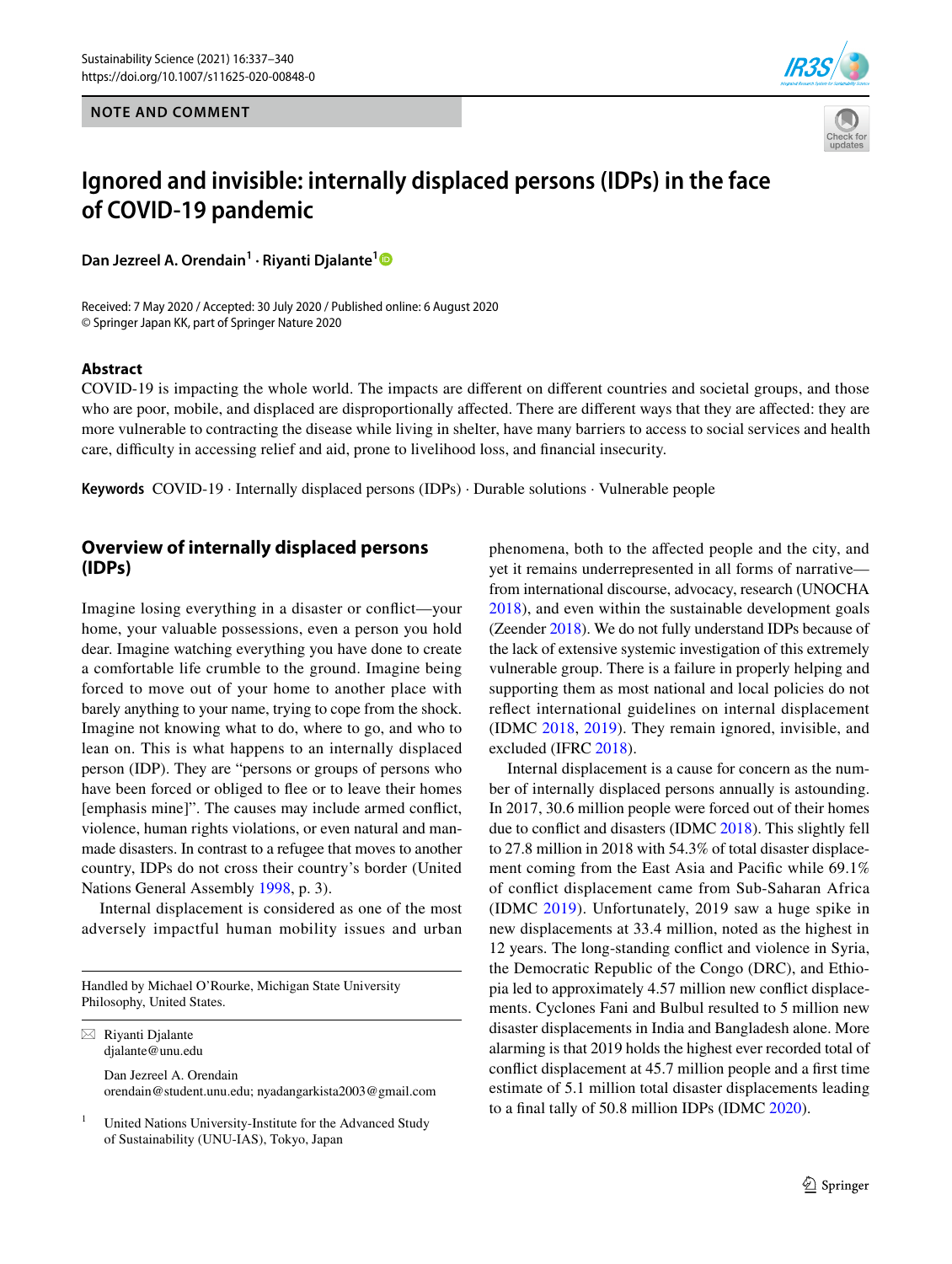There are numerous calls, humanitarian guidelines, and various global to regional compacts addressing this issue. Yet, there are no lasting and durable solutions for IDPs, and they continue to be extremely vulnerable and are constantly exposed to various risks especially within the urban frame.

### **In a pandemic that is challenging urban systems and infrastructure, what happens to the internally displaced?**

The coronavirus disease (COVID-19 Pandemic) emerged in Wuhan, China and was announced as a global pandemic by the World Health Organisation (WHO) on March 11, 2020. The impacts are global and as of 14 July 2020, there have been 13,240,715 cases, with 575,601 deaths, and 7,707,191 recoveries (Worldometer [2020\)](#page-3-3). As the world has literally been brought to a standstill due to COVID-19, vulnerable groups like urban IDPs are weakened and more prone to experiencing injustice and inequalities. They often have limited or even non-existent access to basic services, excluding them from most forms of aid and assistance. The internally displaced are unfortunately being left behind. There are fve key points to make about the potential impacts of the COVID-19 pandemic on IDPs as countries and local governments continue to ignore their plight.

Unlike a regular member of a host community, IDPs are generally more vulnerable to contracting diseases, like COVID-19, because of where they initially fnd shelter in a host community. As they step into a new city, they usually have no access to safe housing, which is worsened by the lack of proper support and helpful information on what to do. These families, like most urban migrants, inevitably will fnd shelter in informal settlements. Informal settlements are often associated with many social problems (Nassar and Elsayed [2018\)](#page-3-4) and are often seen as an urban nuisance (Marshall and Dolley [2019\)](#page-3-5). These tightly packed and dense communities lack the necessary support systems to promote a secure and healthy life (McAdam et al. [2016](#page-3-6); Dodman et al. [2017](#page-2-4); Dissanayake et al. [2018\)](#page-2-5). With social distancing and quarantine as the common strategies in slowing the spread of the virus, it is virtually impossible in tight, cramped, and usually unsanitary conditions of most informal settlements. Outside of informal settlements, some families fnd refuge in danger zones. In an interview last October 2019 with an IDP family displaced by Typhoon Haiyan, they had to craft a shanty on a sidewalk using found materials after they arrived in the host city. This is not a safe space in this COVID-19 pandemic or in any other health emergency.

Internally displaced persons often encounter systemic and structural obstacles in obtaining proper social services and health care (Fielden [2008](#page-2-6)). If there is a full-blown infection in a city, IDPs may not have access to proper information, especially if the local government fails to properly communicate and does not utilize a wide range of media platforms. They might not even be aware of the pandemic and the lockdown. The economic divide between those who can aford efective health care and those who cannot, like IDP families, should also be considered. Most IDPs may not have the fnancial capacity or even the ability to access social and health services (Chu and Michael [2018;](#page-2-7) Nassar and Elsayed [2018](#page-3-4)). Even if they do have access to free health care, they might compete with others, especially the host community, leading to social tensions and weakened social networks (Sridarran et al. [2018](#page-3-7)). Most hospitals also have limited capacity, manpower, and resources. Reports show how COVID-19 has put extreme pressure and revealed gaps health systems globally (Lacina [2020](#page-3-8)). Most of these IDPs also deal with trauma and other psychosocial issues from the previous crises (UNOCHA [2020\)](#page-3-9). The same family mentioned in the frst point shared that Typhoon Haiyan extremely traumatized their son and that he requires constant monitoring and care. To this day, the son undergoes therapy and maintains medication to cope with the psychological stress. The pressures of COVID-19 to health infrastructures potentially threatens his physical and mental health as he might not be prioritized and given immediate and proper care.

Internally displaced persons may encounter obstacles in obtaining relief and aid in a lockdown due to citizenship issues. There are cases when an IDP lose their identity documents and are not registered in the host community (IFRC [2018](#page-2-2); UNOCHA [2020\)](#page-3-9). Language barriers, cultural divide, Indigenous or ethnic discrimination, racism, and other forms of exclusion may also come into play. Citizenship rights often equal access to services and support systems of a government (Chu and Michael [2018](#page-2-7)). Without this "right", IDPs may find it difficult to receive any financial assistance, food pack, and any relief aid. Unless a free-for-all assistance is employed, like Ormoc City's (Philippines) food aid to all households without need of identifcation (Bañoc [2020\)](#page-2-8), an IDP family's welfare is underserved.

With possible long-term effects, internally displaced families are extremely vulnerable to livelihood loss and fnancial insecurity compared to members of the host city or community (The World Bank [2019](#page-3-10)). Often facing economic marginalization and exploitation (Chu and Michael [2018](#page-2-7)), a handful of IDP families interviewed in Davao City relied on informal economies by becoming small-scale entrepreneurs. They sell food in offices, have a small sari–sari store, or take odd jobs here and there just to earn a living. A lockdown basically cuts off these sources of income, leading to fnancial decline that pushes them deeper into poverty and depravity. Even with a "heavy-handed approach" to the pandemic in the Philippines (Santos [2020\)](#page-3-11), vulnerable Filipinos are violating lockdown protocols due to the lack of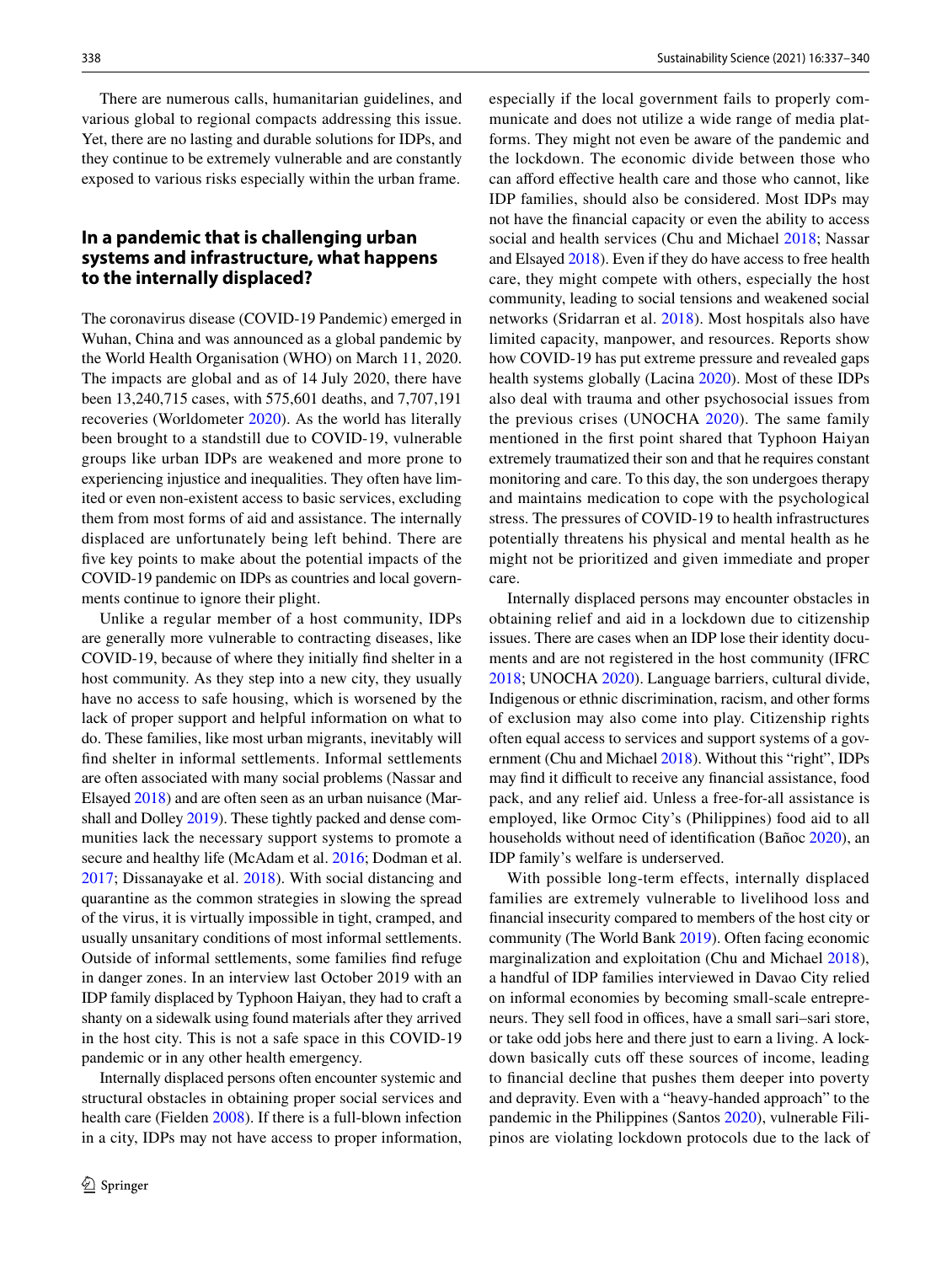income and hunger further amplifed by inadequate relief and aid of local government units (Talabong and Gavilan [2020](#page-3-12)). In Thailand, the suicide rate is rising because of the economic impacts of the lockdown (Thai PBS World [2020](#page-3-13); Japan Times [2020\)](#page-3-14). This fnancial insecurity, coupled with weak social support systems and infrastructures, may also lead to food insecurity, mental health decline, health issues that threatens their quality of life.

All these compounding issues and challenges lead to our final point. The reverberating negative effects of a pandemic may result in a secondary displacement or forced migration. Falling into extreme poverty, hunger and food insecurity, losing a job or source of income, a death in the family due to the virus, and other drivers can force IDP families to move again (Carrasco et al. [2016;](#page-2-9) Sovacool [2018](#page-3-15)). We have not even factored into the equation the vulnerability of these groups to climate change impacts, extreme weather events, sea level rise, new and emerging disasters, other drivers or stressors, and other forms of unrest and violence. The moment IDPs are forced out, any progress and development they have barely scraped together will be in vain.

#### **Toward lasting and durable solutions for IDPs**

The COVID-19 pandemic reevaluates current understanding of internal displacement. It begins with the right data and information on the status, conditions, and experiences of IDPs. Previous health emergencies like the 2003 SARS epidemic and the 2014–2016 Ebola outbreak in West Africa failed to consider internal displacement. Fortunately, the 2019 Ebola outbreak in DRC and confict displacement was carefully monitored. The International Organization for Migration mentioned IDPs facing increasing risks of exposure to the virus and other diseases, further amplifed by the rising number of the displaced, thus the need for relocation and improved monitoring (IOM [2019](#page-2-10)). Likewise, the COVID-19 pandemic provides opportunities to closely examine the actual direct and reverberating impacts of an epidemic or pandemic on IDPs.

The UN cites "armed confict, situations of generalized violence, violations of human rights or natural or humanmade disasters" as the causes of IDPs forced from their homes to another within an "internationally recognized state border" (UN [1998](#page-3-0), p. 3). Is it time to expand and improve on this defnition? Is an epidemic or a pandemic a new driver to displacement? Or has it always been an unseen or unrecognized variable? Beyond immediate responses to the growing social, economic, and physical insecurity globally, how do we address issues of the internally displaced in the face of an epidemic or pandemic as they are more likely being excluded from the general narrative?

The COVID-19 pandemic highlights various social, political, and international issues globally, within national borders, up to the smallest community. There are successes and there are painful failures in the responses to the pandemic. Internally displaced persons and families have yet to be given proper attention and sufficient care. The more we fail to provide for the needs of vulnerable groups, the more we erode their resilience, which undermines the sustainability and inclusivity of our cities and communities. There is a need to address internal displacement as it often a tenuous and less protected status than refugees since they must rely on the authorities that may be the cause of their fight (Parish [2015](#page-3-16)). We must bear in mind that everyone—from the international community, to national governments and their local counterparts, and various other actors and stakeholders—must undertake integrated, long-term and durable solutions and should never ignore or leave anyone behind (UN [2015](#page-3-17); The World Bank [2018](#page-3-18)).

#### **References**

- <span id="page-2-8"></span>Bañoc RF (2020) Opinion: Mayor Richard Gomez initiative vis-à-vis COVID-19. Cebu Daily News—Philippine Daily Inquirer. [https](https://cebudailynews.inquirer.net/304967/mayor-richard-gomez-initiative-vis-a-vis-covid-19) [://cebudailynews.inquirer.net/304967/mayor-richard-gomez-initi](https://cebudailynews.inquirer.net/304967/mayor-richard-gomez-initiative-vis-a-vis-covid-19) [ative-vis-a-vis-covid-19](https://cebudailynews.inquirer.net/304967/mayor-richard-gomez-initiative-vis-a-vis-covid-19). Accessed 30 July
- <span id="page-2-9"></span>Carrasco S, Ochiai C, Okazaki K (2016) Disaster induced resettlement: multi-stakeholder interactions and decision making following tropical storm Washi in Cagayan de Oro, Philippines. Procedia Soc Behav Sci 218:35–49. [https://doi.org/10.1016/j.sbspr](https://doi.org/10.1016/j.sbspro.2016.04.008) [o.2016.04.008](https://doi.org/10.1016/j.sbspro.2016.04.008)
- <span id="page-2-7"></span>Chu E, Michael K (2018) Recognition in urban climate justice: marginality and exclusion of migrantsin Indian cities. Environ Urban 31(1):139–156.<https://doi.org/10.1177/0956247818814449>
- <span id="page-2-5"></span>Dissanayake P, Hettiaarachchi S, Siriwardana C (2018) Increase in disaster risk due to inefficient environmental management, land use policies and relocation policies. Case studies from Sri Lanka. Procedia Eng 212:1326–1333. [https://doi.org/10.1016/j.proen](https://doi.org/10.1016/j.proeng.2018.01.171) [g.2018.01.171](https://doi.org/10.1016/j.proeng.2018.01.171)
- <span id="page-2-4"></span>Dodman D, Leck H, Rusca M, Colenbrader S (2017) African urbanisation and urbanism: implications for risk accumulation and reduction. Int J Disaster Risk Reduct 26:7–15. [https://doi.org/10.1016/j.](https://doi.org/10.1016/j.ijdrr.2017.06.029) [ijdrr.2017.06.029](https://doi.org/10.1016/j.ijdrr.2017.06.029)
- <span id="page-2-6"></span>Fielden A (2008) Ignored displaced persons: the plight of IDP's in urban areas. New Issues in Refugee Research: Research Paper No. 161. UNHCR Policy Development and Evaluation Service
- <span id="page-2-2"></span>IFRC (2018) World Disasters Report 2018 leaving no one behind, executive summary—the international humanitarian sector must do more to respond to the needs of the world's most vulnerable people. IFRC, Geneva, p 16
- <span id="page-2-0"></span>Internal Displacement Monitoring Centre (2018) Global report on internal displacement 2018. Internal Displacement Monitoring Centre, Geneva, p 120
- <span id="page-2-1"></span>Internal Displacement Monitoring Centre (2019) Global report on internal displacement 2018. Internal Displacement Monitoring Centre, Geneva, p 120
- <span id="page-2-3"></span>Internal Displacement Monitoring Centre (IDMC) (2020) Global report on internal displacement. Norwegian Refugee Council, Geneva, p 136
- <span id="page-2-10"></span>International Organization for Migration (2019) New Spike in Displacement in Eastern DRC Further Complicated Ebola Response, Requires Urgent Relocation and Response. [https://www.iom.int/](https://www.iom.int/news/new-spike-displacement-eastern-drc-further-complicates-ebola-response-requires-urgent)